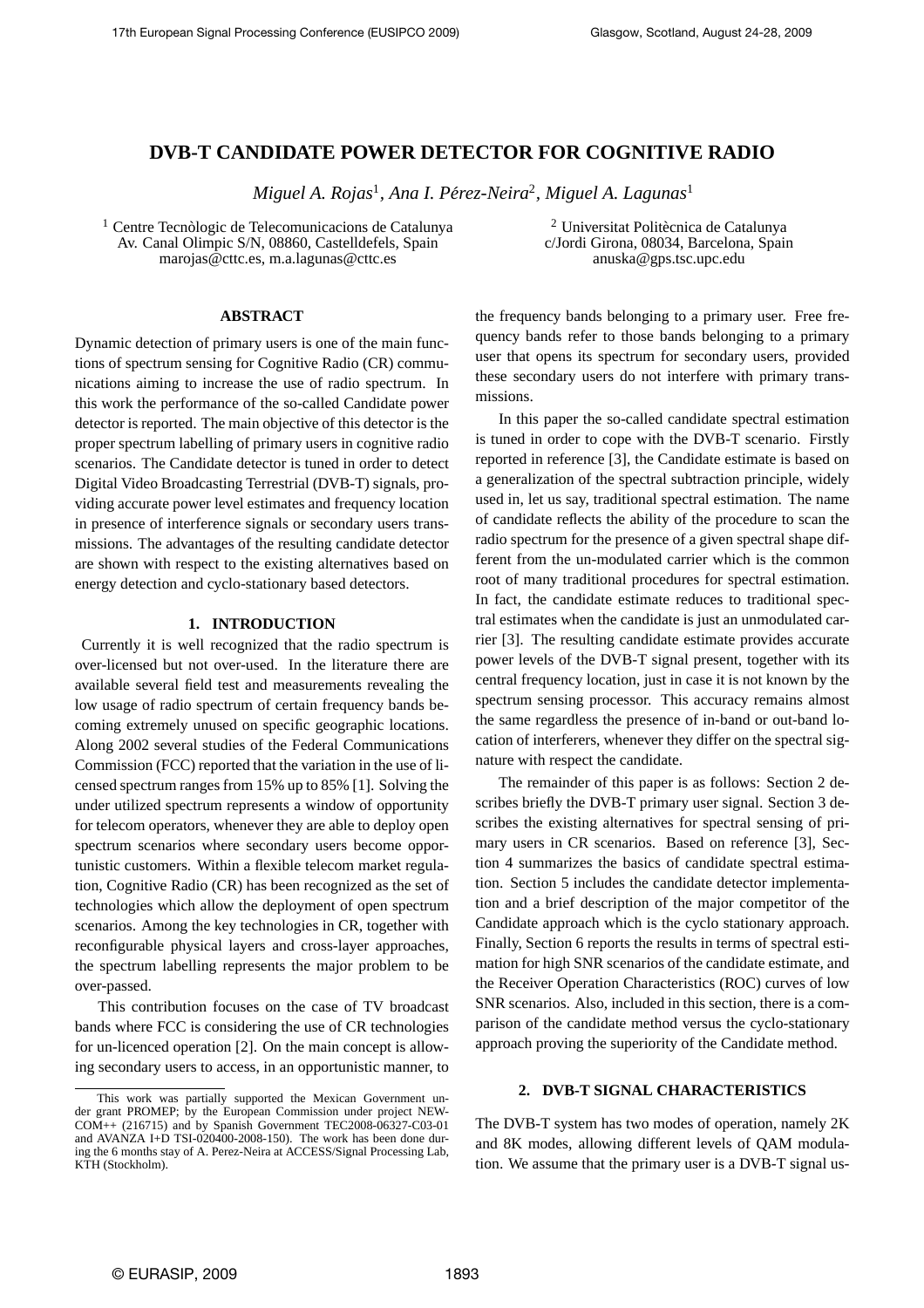

Figure 1: Power Spectral Density of DVB-T primary user using OFDM/16QAM modulation and located at 36 Mhz central frequency

ing an OFDM/16QAM modulation and 1705 carriers which corresponds to mode 2K [4]. The DVB-T primary signal is transmitted in frames, each frame is formed by 68 OFDM symbols. Each OFDM symbol contains a set of 1705 carriers and it is transmitted with a symbol duration  $(T_s)$  of 280 $\mu$ *s*.

The transmitted signal in one frame is given by equation (1)

$$
s(t) = Re \left\{ e^{j2\pi f_c t} \sum_{l=0}^{67} \sum_{k=K_{min}}^{K_{max}} c_{l,k} \psi_{l,k}(t) \right\}
$$
 (1)

where

$$
\psi_{l,k}(t) = \begin{cases} e^{j2\pi k'(t-\Delta-lT_s)/Tu} & lT_s \le t \le (l+1)T_s, \\ 0 & \text{else.} \end{cases}
$$
 (2)

where  $k'$  is the carrier index relative to the centre frequency  $k' = k - (K_{max} - K_{min})/2$ ,  $T_u$  is the inverse of the carrier spacing and  $\Delta$  is the duration of the guard interval. The spectrum of the DVB-T signal, with a 8 MHz channel bandwidth and a central frequency of 36 MHz, is shown in Figure 1.

Note that the corresponding autocorrelation function or matrix will be similar to a  $sinc(x)$  function corresponding to the inverse Fourier transform of the spectral density depicted in this figure. In fact, the baseband form of the above spectrum can be used to provide an estimate of the autocorrelation signal of the primary user. The alternative is to use the forward backward autocorrelation estimate directly from  $s(t)$ , the resulting autocorrelation matrix will be referred to hereafter as  $\underline{R}_c$ , i.e. the candidate autocorrelation. At the same time, the autocorrelation matrix of the band pass signal with central frequency  $f_o$  can be formulated as  $(\underline{S}.\underline{S}^H) \otimes \underline{R}_c$ , where  $\otimes$  denotes the Kronecker product, and vector *S*, for an order Q matrix is defined as  $S = [1 \exp(j2\pi f_o) \dots \exp(j2\pi f_o(Q-1))]^H$ .

#### **3. SPECTRUM SENSING METHODS**

Spectrum sensing has been identified as an important functionality of CR with the objective of periodically and dynamically sensing the radio spectrum, in order to detect the presence of primary users in a reliable manner. In general, spectrum sensing methods can be divided in three categories namely transmitter detection, cooperative detection and interference-based energy methods [5]. This work focuses its contribution on the category of transmitter detection. Within this category, there are three different approaches which can be encompassed under: energy detection, matched filter detection and cyclo-stationary feature detection. The Candidate detector is included as the fourth alternative within this category. Each of these techniques differs from the others in the a priori knowledge available of the primary user signal. We describe next a summary of the major differences among these four methods.

The simplest method is energy detection, which is basically measuring directly the incoming energy in a given bandwidth of analysis. Energy detection is the baseline for the so-called filter bank analysis for spectral estimation The major drawback of energy detection is that it is unable to differentiate among primary user energy and secondary or interference energy. The main advantage, together with the mentioned low complexity is that it does not requires specific a priori knowledge of the transport waveform. Based on a full knowledge of the primary user signal structure , including time and carrier synchronization, one can be use the socalled matched filter detector. Nevertheless, this full coherent method becomes unpractical in actual CR scenarios. A technique that is in between the energy detection and matched filter detection is the so-called cyclo-stationary methods. In the letter the information required is the carrier frequency and the cycle frequency of the primary user, that most of the cases coincides with the modulation rate or baud rate. Nevertheless, only a non-parametric version of cyclic spectral estimation is reported. This non parametric character implies low resolution together with a low quality performance versus complexity trade-off. Since the sample size needed to obtain a reliable detection in spectrum sensing has to be low, the low resolution and the need of long data records constitute the major drawback of cyclo-stationary based methods.

To overcome the above mentioned drawbacks in [3], [6], the authors proposed a new procedure for spectral estimation that is able to detect the presence of a given spectral shape, which is defined by its autocorrelation matrix  $\underline{R}_c$  at baseband, in a given data signal record. Next section describes briefly this procedure.

#### **4. CANDIDATE POWER ESTIMATE**

Most of the important procedures for spectral estimation can be formulated as a problem of spectral subtraction. Given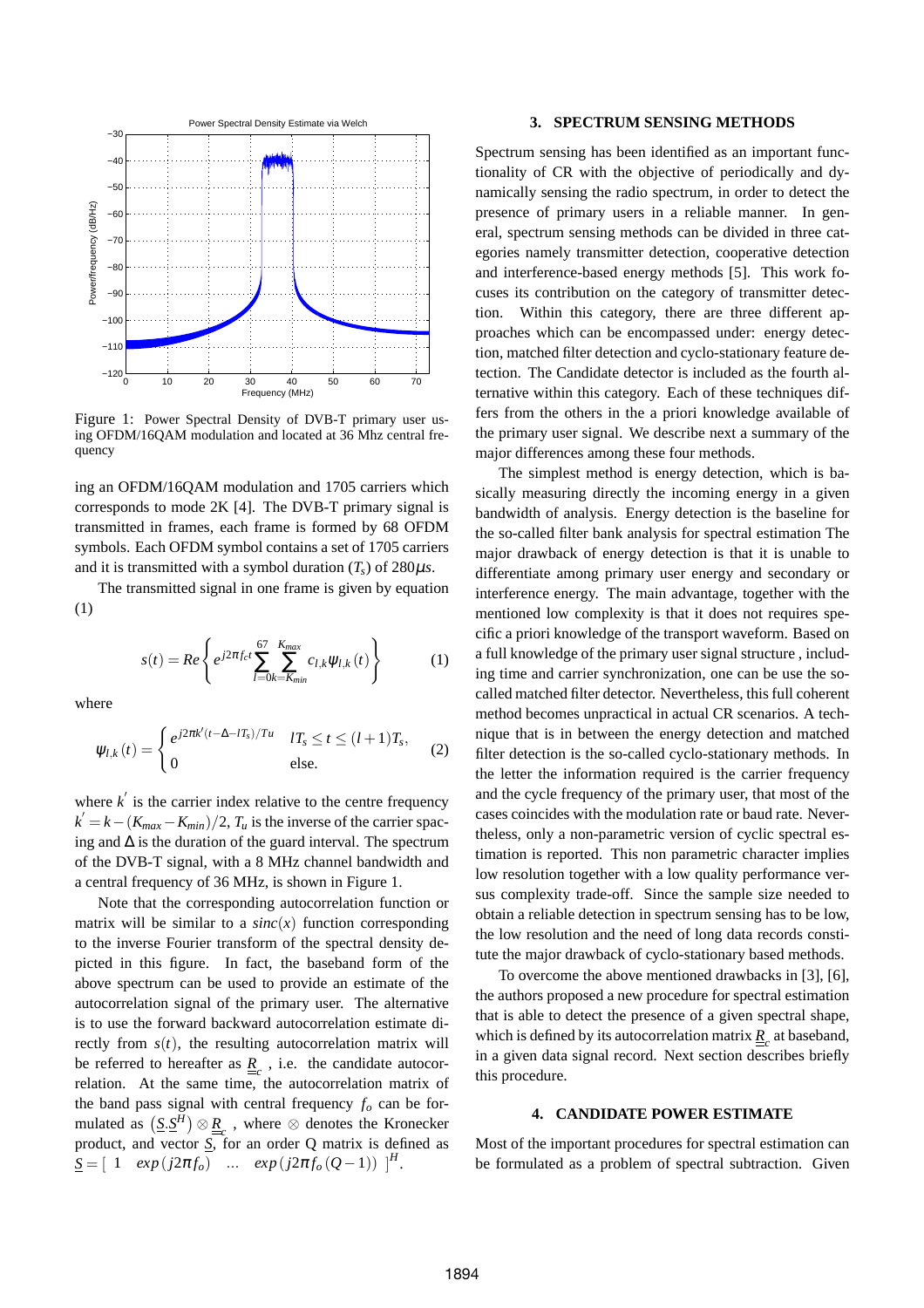a data autocorrelation matrix estimate, the spectral subtraction framework states the problem as how much power can be subtracted at a given frequency, defined by vector *S* as defined previously, from the data autocorrelation matrix, as indicated in (3)

$$
\left(\underline{\underline{R}} - \lambda(f).\left(\underline{S}.\underline{S}^H\right)\right). \tag{3}
$$

First, note that the baseband model for the spectral subtraction is the contribution of a dc signal, i.e. zero frequency, which is described by  $\underline{R}_{c} = \underline{1} \cdot \underline{1}^{H}$  where  $\underline{1}$  denotes the vector with one in all its components. This  $\underline{R}_c$  dc baseband candidate is modulated at any frequency *f* as (4) indicates

$$
\left(\underline{S}.\underline{S}^H\right)\otimes\left(\underline{11}^H\right)=\underline{S}.\underline{S}^H.\tag{4}
$$

The purpose is to do a frequency scanning when solving the spectral subtraction problem in (3). For example, looking for the power level that minimizes the Frobenious norm of (3) the result is the well known WOSA method or average of periodograms. On the other hand, looking for the maximum power level that preserves the definite character of the difference matrix, the Capon's method arises (see reference [6] for further details).

The basic idea of the Candidate estimate is to replace the baseband single carrier form by the primary user baseband autocorrelation matrix. Thus, the candidate formulation of the spectral subtraction problem becomes (5)

$$
\left(\underline{\underline{R}} - \lambda(f) \cdot \lfloor (\underline{S} \cdot \underline{S}^H) \otimes \underline{\underline{R}}_c \rfloor \right). \tag{5}
$$

The power level  $\lambda(f)$  is estimated as the maximum that preserves the positive definite character of the difference matrix. The solution to this problem is the minimum eigenvalue shown in (6) [3][6]

$$
\lambda(f) = \lambda_{min}\left(\underline{\underline{R}}^{-1}\left(\underline{S}.\underline{S}^H\right)\otimes \underline{\underline{R}}_c\right).
$$
 (6)

In summary, the autocorrelation matrix for the DVB-T is estimated from a baseband data record with enough samples to obtain a reliable estimate. Once the matrix is available, for every scanned frequency, the power level of a potential primary user present in the signal under processing is obtained from (6). Note that (6) reduces to the well-known Capon's power level estimate when the candidate is a single carrier at zero frequency.

# **5. DVB-T PRIMARY USER DETECTORS**

This section describes briefly the two procedures to be evaluated in the simulations section, i.e. the candidate detector described in the previous section and the cyclo detector as it is reported in reference [7].

The wireless scenario used in the simulations section will contain a DVB-T primary user centered at 36 MHz, and 1705 subcarriers using 16 QAM modulation. A narrowband interference (an unmodulated carrier) is present with 10 dB SNR and located at 60 Mhz. The cyclic prefix of the OFDM signal represents the 25% of the duration of the information sym $h<sub>0</sub>$ 

The filter order of the candidate estimate is denoted as Q and it will be set equal to 40 in the simulations section. The number of samples of the signal used for detection *M*, will be set to 200.

The sample autocorrelation matrix will be computed using the forward and backward method formulated as (7)

$$
\underline{\underline{R}} = \frac{1}{2(M-Q)} \sum_{n=Q}^{M-1} \{ \underline{X}_n \cdot \underline{X}_n^H + \underline{L} \cdot \underline{X}_n^* \cdot \underline{X}_n^T \cdot \underline{L} \}
$$
(7)

where upper indexes  $H$ ,  $T$  and  $*$  denote hermitic, transpose and complex conjugate respectively,  $\underline{X}_n$  is a column vector arranging *Q* consecutive samples of the data signal from  $x(n)$ down to  $x(n-Q+1)$ , finally matrix *J* denotes the exchange matrix with main cross diagonal elements equal to one and the rest entries equal to zero.

The candidate estimate will exhibit the estimate power level at each frequency scanned through vector *S* , and computed as the minimum eigenvalue formulated in (6). For detection purposes the estimate (6), at a pre-selected central frequency, will be compared with a threshold  $\gamma$  set to achieve a given point in the probability of detection versus false alarm graphic (ROC).

Since our aim is to prove the superiority of the candidate approach versus the cyclo-stationary approach, the second is summarized briefly herein.

A non-stationary cyclic random process, as it is the case for the most used linear modulation schemes, presents an autocorrelation function as given in (8)

$$
r(t,\tau) = r(\tau) + \sum_{\alpha \in \Psi} R(\alpha, \tau) e^{j2\pi\alpha t}
$$
 (8)

where

$$
R(\alpha, \tau) = \lim_{T \to \infty} \frac{1}{T} \int_{-T/2}^{T/2} r(t, \tau) e^{-j2\pi\alpha t} dt
$$
 (9)

which is named the cyclic autocorrelation function,  $\alpha$  is the cyclic frequency and  $\Psi$  is the total set of cyclic frequencies. Applying the principle of synchronized averaging [7] to (8) and using the sampled version of the original signal  $x(t)$ , the autocorrelation function is (10)

$$
\hat{r}^{(N)}(n,\tau) = \frac{1}{N} \sum_{k=0}^{N-1} x(n+kT_o)x(n+kT_o+\tau)
$$
(10)

where  $T<sub>o</sub>$  is any cyclic period and *N* is the number of symbols of the signal.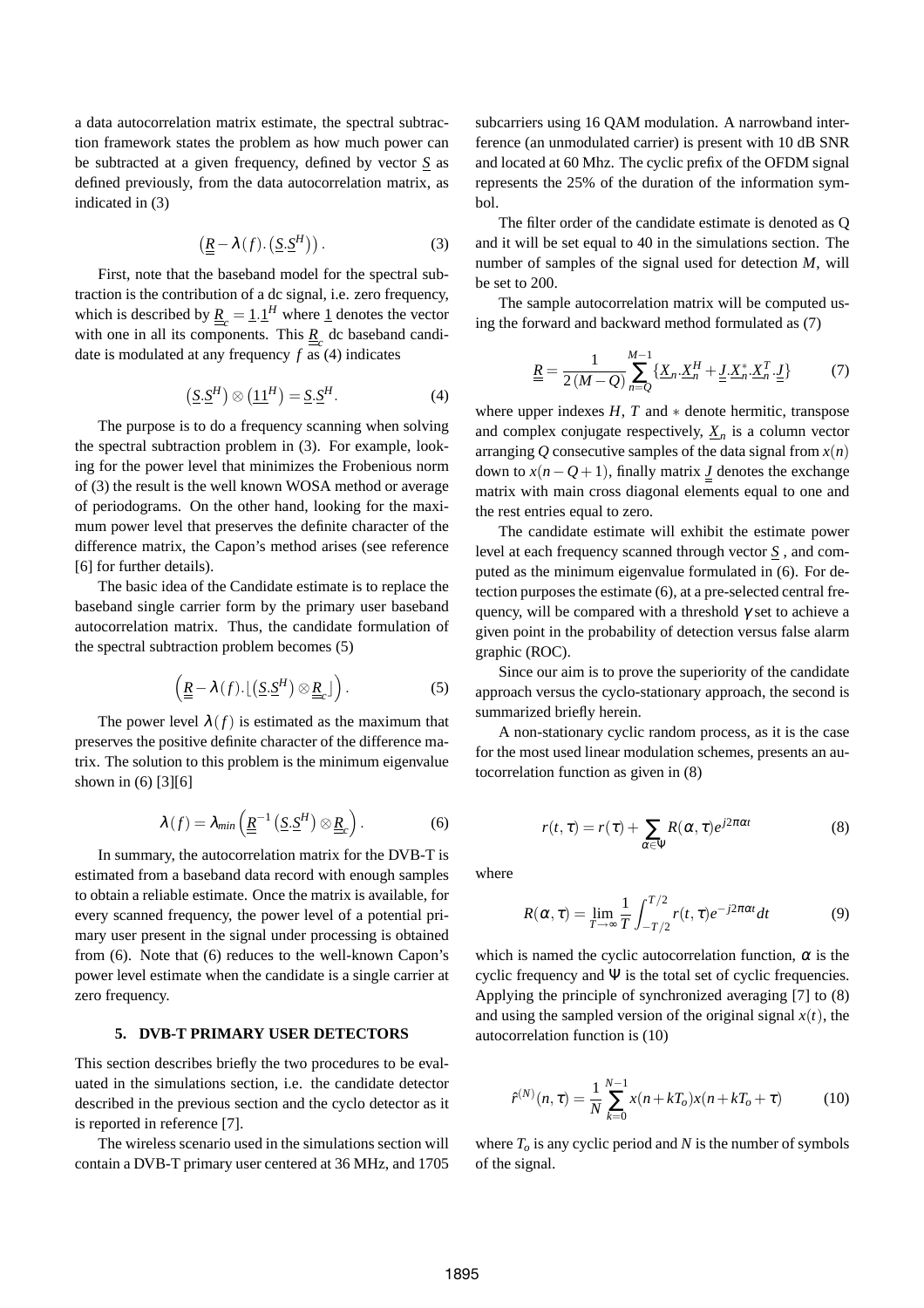

Figure 2: Power spectral estimation using Periodogram, Capon's Method and Candidate power detector. 36 Mhz DVB-T primary user signal with SNR=10 dB and the interference located at 60 Mhz and with SNR=10 dB. The record consists of 200 samples

Next, we formulate the hypothesis testing for this cyclostationary approach. Considering that this procedure is only based on the test of presence of cyclo-stationary signal. In others words the first term in (8) is present for any cyclic and non-cyclic autocorrelation in consequence the detection variable is formed as the difference between (8) and its first term [7], i.e.  $\bar{r}(n, \tau) = r(t, \tau) - r(\tau)$ . This variable will be theoretically zero for records when the cyclic component is absent,  $H_0$  hypothesis, and different from zero under the presence of a cyclic component,  $H_1$  hypothesis. Nevertheless, the finite number of data samples available induces and error term that depends on the symbols number (*N*). In summary the hypothesis testing is (11)

$$
H_0 : \hat{\mathbf{r}}^{(N)}(n,\tau) = \mathbf{\varepsilon}^{(N)}(n,\tau)
$$
  
\n
$$
H_1 : \hat{\mathbf{r}}^{(N)}(n,\tau) = \bar{\mathbf{r}}(n,\tau) + \mathbf{\varepsilon}^{(N)}(n,\tau)
$$
\n(11)

where  $\varepsilon^{(N)}(n, \tau)$  is the estimation error.

# **6. SIMULATION RESULTS**

First we show the claimed performance of the candidate power level estimation. For this purpose the high SNR scenario depicts clearly the behavior of the candidate estimate, the OFDM signal is set to 10 dB of SNR at 36 MHz, together with a narrowband interference located at 60 MHz, with the same SNR, in white gaussian noise. The sample size was 200 samples  $(M=200)$  and the estimates order is 40 (O=40).

Figure 2 presents the periodogram estimate, i.e. the response of an energy detector, and the traditional Capon's estimate.

Note that the candidate is robust against interference or narrowband secondary users's transmissions. At the same



Figure 3: ROC performance of Candidate Power Detector, no interference. 36 Mhz DVB-T primary user signal with SNR ranges from -13 dB to -6 dB. Each record consist of 200 samples



Figure 4: ROC performance of Candidate Power Detector. 36 Mhz DVB-T primary user signal with SNR ranges from -13 dB to -6 dB and 60 Mhz interference with SNR 10 dB. Each record consist of 200 samples

time it provides a clear peak at the actual frequency location of the OFDM signal with 9.6 dB as power level estimate. Clearly the candidate only reacts to the presence of the candidate in the signal. Also note that even in-band narrowband interferences do not affect severely the accuracy of the OFDM power level estimate.

In order to test the candidate estimate in realistic CR scenarios, Figure 3 shows the ROC performance, i.e. probability of detection versus probability of false alarm, for SNR ranging from -13 dB up to -6 dB.

Figure 4 shows the ROC curves for the same SNR range and OFDM signal than in previous figure, but in the presence of a narrowband interference of 10 dB, i.e. from 16 up to 23 dB above the primary user power level. This performance is